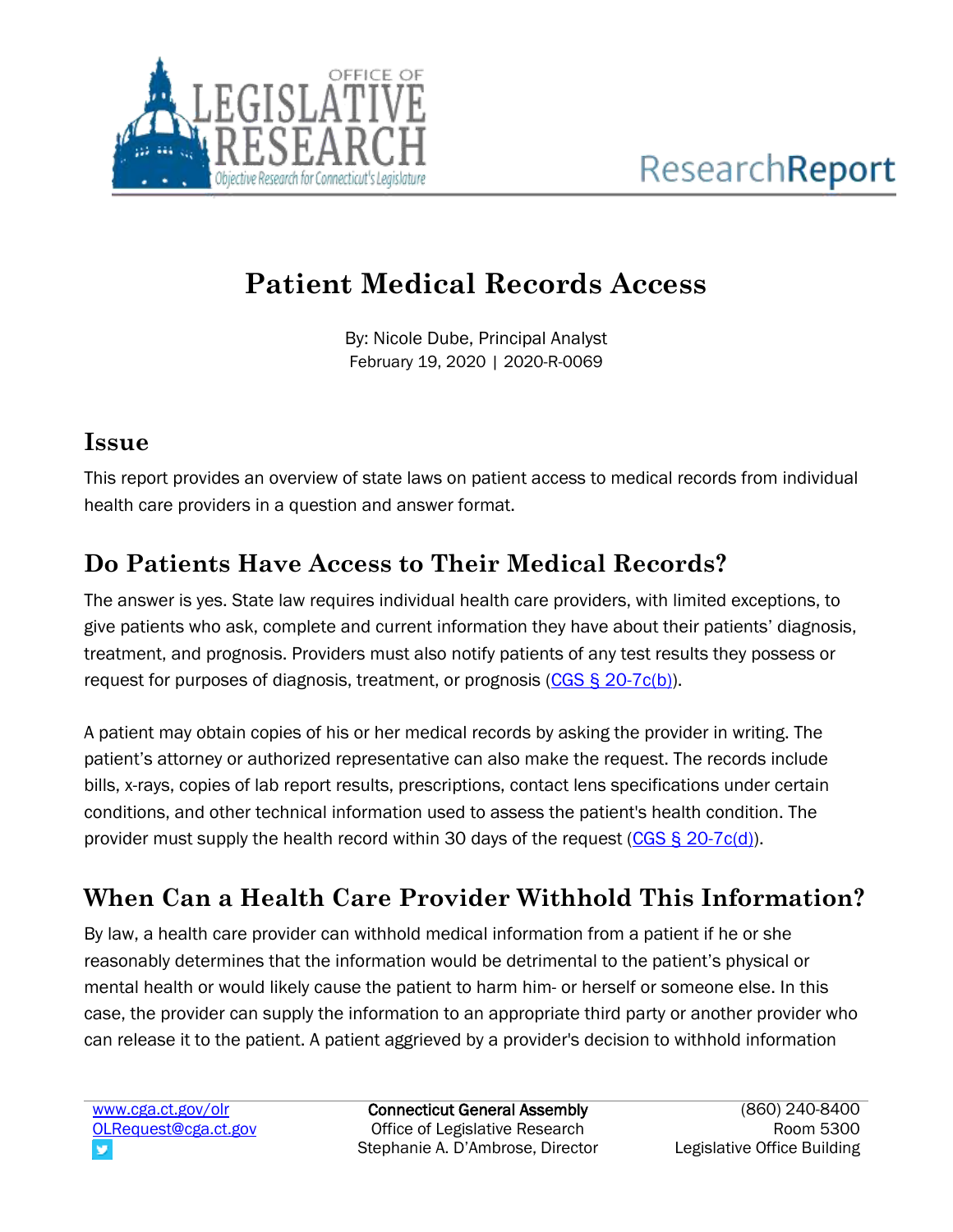can, within 30 days of the decision, petition the Superior Court for a disclosure order [\(CGS § 20-](https://www.cga.ct.gov/current/pub/chap_369.htm#sec_20-7c) [7c\(e\)\)](https://www.cga.ct.gov/current/pub/chap_369.htm#sec_20-7c).

#### **Is There a Cost to Obtain Patient Medical Records?**

A health care provider can charge up to 65 cents per page, including any applicable research or handling fees, related costs, and first-class postage to supply a patient's health record. The provider can also charge a patient the amount necessary to cover the cost of material for providing a copy of an x-ray. A provider cannot impose these charges if the patient documents that the records are necessary to support a Social Security or veterans' benefits claim or appeal.

A provider cannot refuse to return to a patient the original or copied medical records from another provider. When returning these records, the provider may keep copies for the patient's file as long as the provider does not charge the patient for the copying costs (CGS  $\S$  20-7c(d)).

### **Can Laboratory Test Results be Reported Directly to a Patient?**

State law generally does not allow the direct reporting of laboratory test results to patients. But, they may be reported to patients upon the written request of the provider who ordered the testing [\(Conn. Agencies Reg.,](https://eregulations.ct.gov/eRegsPortal/Browse/RCSA/Title_19aSubtitle_19a-36Section_19a-36-d32/) § 19a-36-D2). If a provider asks the patient to undergo repeated testing at regular intervals over a specific time period, the provider can issue a single authorization allowing a laboratory to give all the test results directly to the patient. The testing must be to determine a diagnosis, prognosis, or recommended treatment course  $(CGS \S 20-7c(c))$ .

Generally, this prohibition is designed to protect the patient by insuring proper explanation and interpretation of laboratory findings and avoiding possible harmful misinterpretations.

# **Does the Law on Patient Access to Medical Records Apply to Mental Health Conditions?**

The law specifies that its provisions on patient access to medical records (CGS  $\S 20$ -7c(a)-(h)) do not apply to any information related to psychiatric or psychological problems or conditions [\(CGS](https://www.cga.ct.gov/current/pub/chap_369.htm#sec_20-7c)  [§ 20-7c\(f\)\)](https://www.cga.ct.gov/current/pub/chap_369.htm#sec_20-7c). (There are separate laws that address mental health records.)